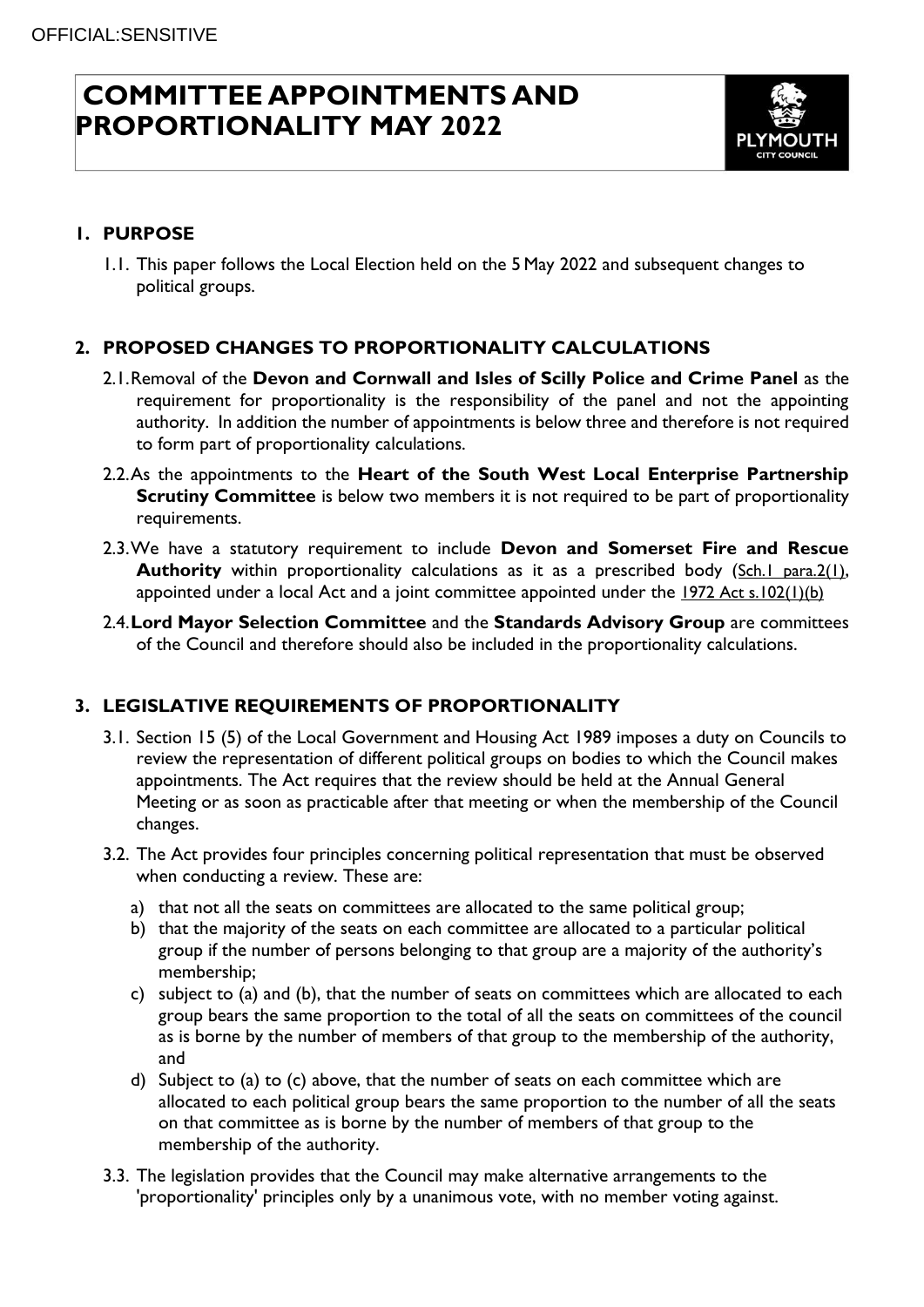3.4. The Committees and Panels to which the provisions of Section 15 of the Act apply, and the recommended allocation of seats on each, applying the principles of the Act as closely as is reasonably practicable, are shown in Section 2 below. The recommended allocation of seats reflects the four proportionality principles so far as reasonably practicable.

### **4. OVERALL PROPORTIONALITY 2021/2022 - NUMBER OF SEATS ON COUNCIL**

| Group               | February 2022 |  |  |  |
|---------------------|---------------|--|--|--|
| <b>Conservative</b> | 29 (50.8%)    |  |  |  |
| Labour              | 24 (42.1%)    |  |  |  |
| Green               | 2(3.5%)       |  |  |  |
| Independent #I      | 1(1.75%)      |  |  |  |
| Independent #2      | 1(1.75%)      |  |  |  |

*\* There are 57 members on Plymouth City Council. The Local Government and Housing Act 1989, which sets out how seats should be allocated to members on a Council, describes the distribution of seats between the political Groups into which the Council has divided itself. There is no seat entitlement to members who are not in a Group. The definition of what constitutes a group on a Council is covered in The Local Government (Committees and Political Groups) Regulations 1990 and can be found in the following link<https://www.legislation.gov.uk/uksi/1990/1553/part/III/made>*

*A single representative does not constitute a Group which is defined as a number of persons bound together by common interests. As such, a single Member is not entitled to any Committee seats. This is consistent with practice previously employed by the Council in similar circumstances.*

4.1. The application of the legislative principles is set out below:

| <b>Local Government Act 1989 - Principles</b> |                                                                                                                                                                                                                                                                                                      | Is this principle met?                                                                                                                                        |  |  |
|-----------------------------------------------|------------------------------------------------------------------------------------------------------------------------------------------------------------------------------------------------------------------------------------------------------------------------------------------------------|---------------------------------------------------------------------------------------------------------------------------------------------------------------|--|--|
| a.                                            | that not all the seats on committees are allocated<br>to the same political group                                                                                                                                                                                                                    | <b>Principle Met</b>                                                                                                                                          |  |  |
| b.                                            | that the majority of the seats on each committee<br>are allocated to a particular political group if the<br>number of persons belonging to that group are a<br>majority of the authority's membership;                                                                                               | <b>Principle Met</b>                                                                                                                                          |  |  |
| C.                                            | subject to (a) and (b), that the number of seats on<br>committees which are allocated to each group<br>bears the same proportion to the total of all the<br>seats on committees of the council as is borne by<br>the number of members of that group to the<br>membership of the authority;          | <b>Principle met - as far as reasonably practicable due to</b><br>the requirement to ensure that the majority party holds<br>the majority of committee seats. |  |  |
| d.                                            | Subject to (a) to (c) above, that the number of<br>seats on each committee which are allocated to<br>each political group bears the same proportion to<br>the number of all the seats on that committee as is<br>borne by the number of members of that group to<br>the membership of the authority. | <b>Principle met - as far as reasonably practicable due to</b><br>the requirement to ensure that the majority party holds<br>the majority of committee seats. |  |  |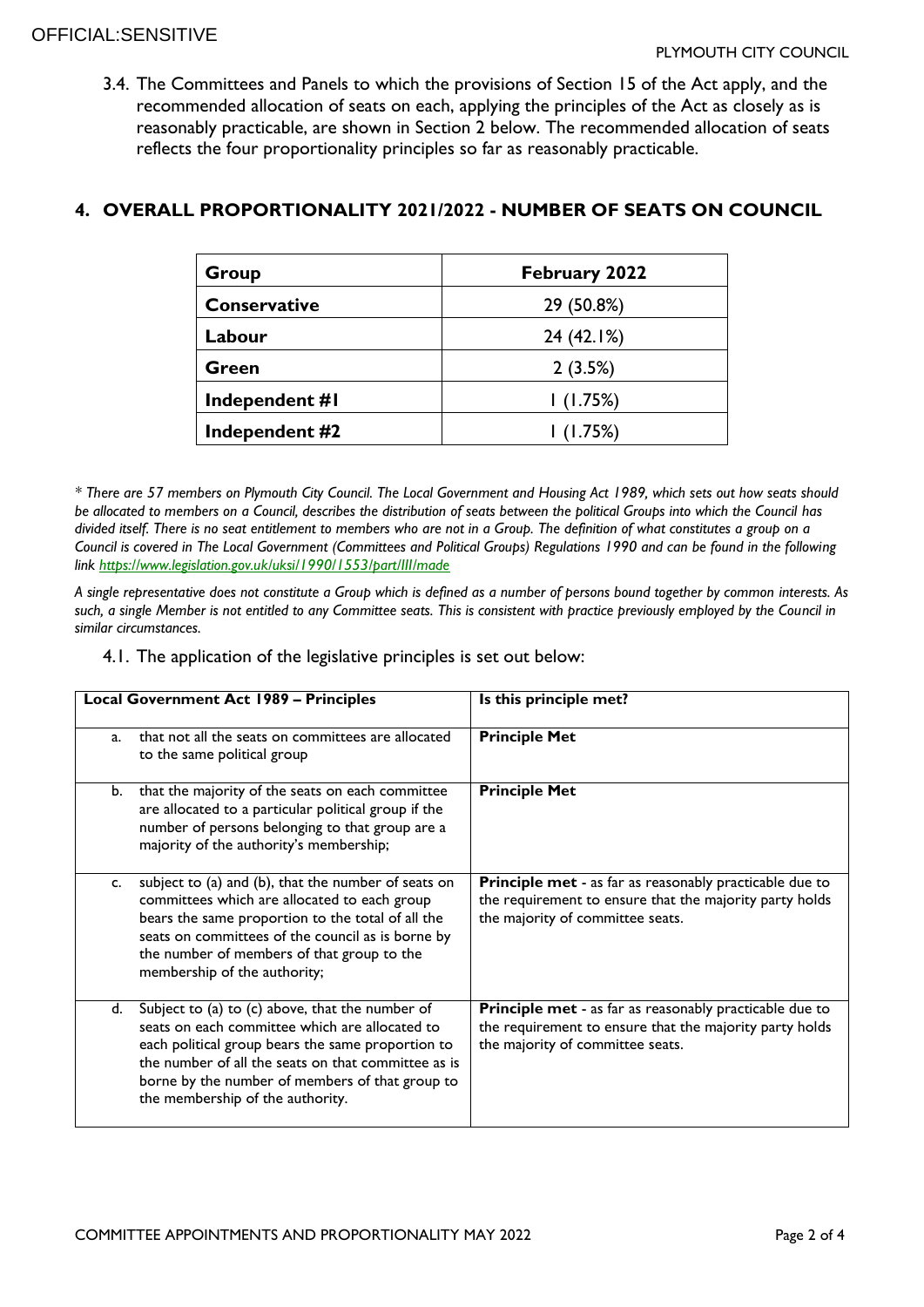# **5. 2022/23 ALLOCATION ACROSS COMMITTEES**

|                                                               | Con                     | <b>Prop</b>             | Lab                     | <b>Prop</b>             | <b>Green</b>   | <b>Prop</b> | <b>Total</b>    |
|---------------------------------------------------------------|-------------------------|-------------------------|-------------------------|-------------------------|----------------|-------------|-----------------|
| <b>Councillors</b>                                            | 29                      | 50.8%                   | 24                      | 42.1%                   | $\overline{2}$ | 3.5         | 55 (of 57)      |
| <b>Seat Allocation as % membership</b>                        | 67                      |                         | 55                      |                         | 5              |             |                 |
|                                                               |                         |                         |                         |                         |                |             |                 |
| <b>Planning Committee</b>                                     | $\overline{\mathbf{z}}$ |                         | $\boldsymbol{6}$        |                         |                |             | 3               |
| <b>Taxi Licensing Committee</b>                               | 4                       |                         | $\overline{\mathbf{3}}$ |                         |                |             | $\overline{7}$  |
| <b>Licensing Committee</b>                                    | $\overline{7}$          |                         | 6                       |                         |                |             | 13              |
| <b>Chief Officer Appointments Panel</b>                       | 4                       |                         | $\overline{\mathbf{3}}$ |                         |                |             | $\overline{7}$  |
| <b>Chief Officer Disciplinary Panel</b>                       | 4                       |                         | 3                       |                         |                |             | 7               |
| <b>Chief Officer Appeals Panel</b>                            | 4                       |                         | $\overline{\mathbf{3}}$ |                         |                |             | $\overline{7}$  |
| <b>Audit and Governance Committee</b>                         | 3                       |                         | $\overline{2}$          |                         |                |             | 5               |
| Tamar Bridge and Torpoint Ferry JC                            |                         | $\overline{\mathbf{3}}$ |                         | $\overline{2}$          |                |             | 5               |
| <b>Devon and Somerset Fire Authority</b>                      |                         | $\overline{\mathbf{3}}$ |                         | ı                       |                |             | 4               |
| <b>Growth and Infrastructure Scrutiny</b><br><b>Committee</b> |                         | $\overline{7}$          | 5                       |                         |                |             | 3               |
| <b>Performance Scrutiny Committee</b>                         |                         | $\overline{7}$          |                         | 5                       |                |             | 3               |
| <b>Children's Scrutiny Committee</b>                          | $\overline{7}$          |                         | 5                       |                         |                |             | $\overline{13}$ |
| <b>Health Scrutiny Committee</b>                              | $\overline{7}$          |                         | 5                       |                         |                |             | 13              |
| <b>Standards Advisory Board</b>                               | $\overline{\mathbf{4}}$ |                         | $\overline{2}$          |                         |                |             | 6               |
| <b>Lord Mayors Selection Committee</b>                        |                         | $\overline{\mathbf{4}}$ |                         | $\overline{\mathbf{3}}$ |                |             | $\overline{7}$  |
| <b>Seats allocated</b>                                        |                         | $75(+8)$                |                         | 54(.1)                  | $4( -1)$       |             | 132             |

| <b>Other Committees</b> (not included in political balance calculations) |                     |        |              |  |  |  |  |  |
|--------------------------------------------------------------------------|---------------------|--------|--------------|--|--|--|--|--|
|                                                                          | <b>Conservative</b> | Labour | <b>Green</b> |  |  |  |  |  |
| Devon Audit Partnership (not<br>proportional)                            |                     | 0      | 0            |  |  |  |  |  |
| Joint Health Scrutiny (not proportional)                                 |                     |        |              |  |  |  |  |  |
| Health and Wellbeing Board (not<br>proportional)                         |                     | າ      | $\Omega$     |  |  |  |  |  |
| Devon and Cornwall Police and Crime<br>Panel                             |                     |        | 0            |  |  |  |  |  |